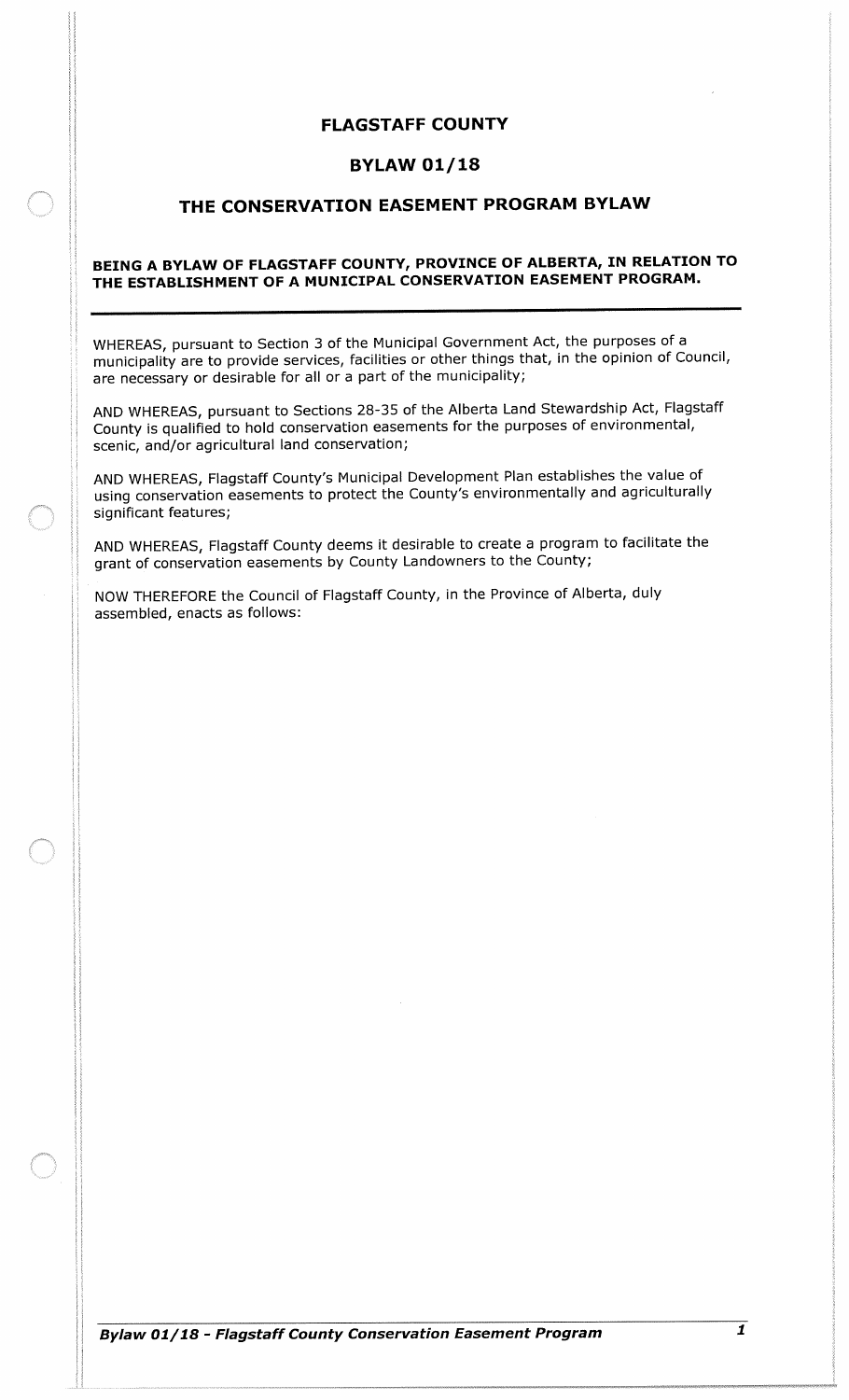# Table of Contents

 $\overline{2}$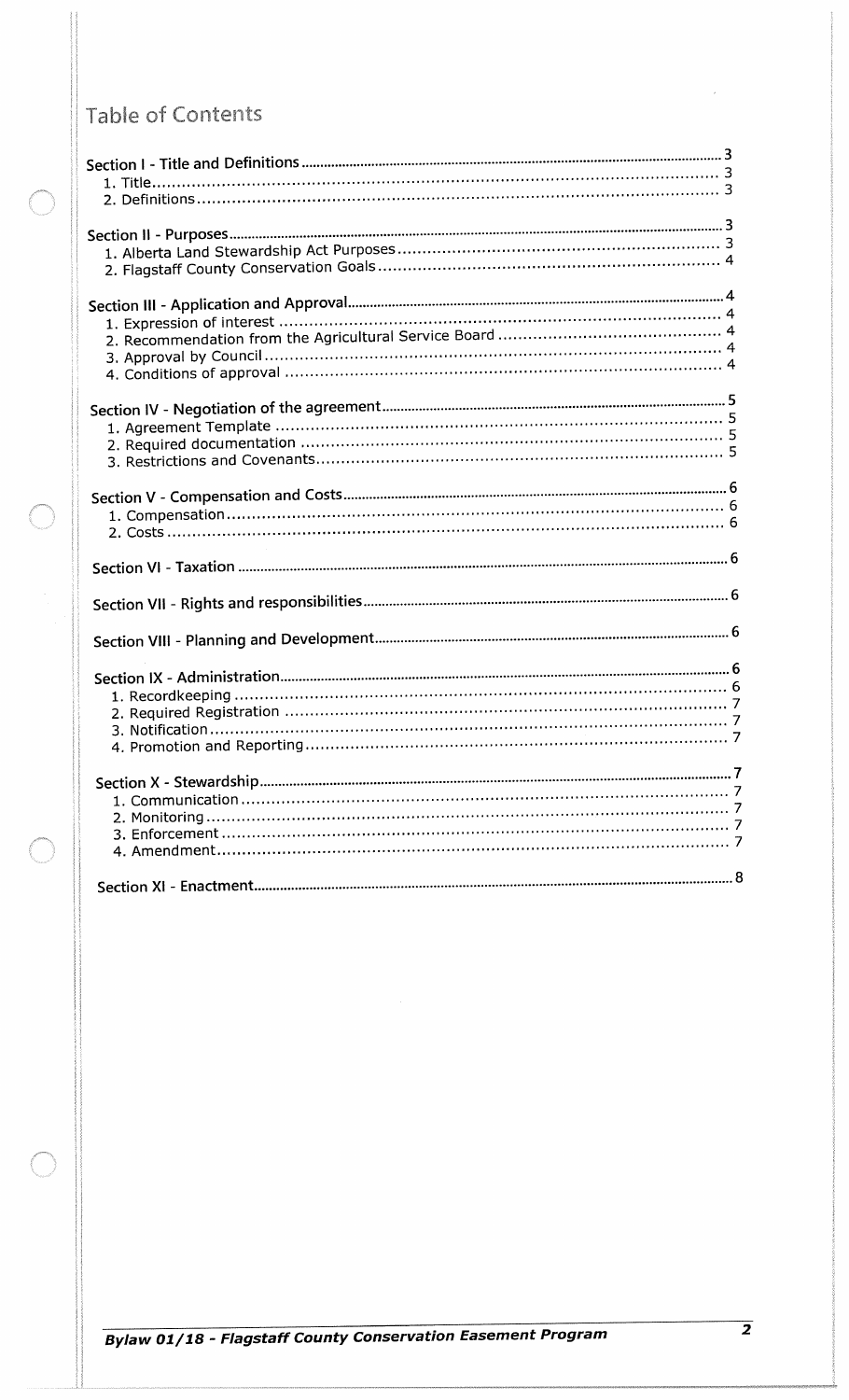# Section I - Title and Definitions

#### 1. Title

This Bylaw may be cited as the Conservation Easement Program Bylaw.

#### 2. Definitions

In this Bylaw, unless the context otherwise requires:

- a) "Baseline Documentation Report" means a report completed at the outset of the conservation easement granting process which identifies the conservation values of the land, and against which subsequent monitoring will occur.
- b) "Conservation Easement" means the agreement entered into by the County and a Landowner pursuant to Sections 28-35 of the Alberta Land Stewardship Act.
- c) " Council" means the Council of Flagstaff County.
- d) " County" means Flagstaff County.
- e) " Easement" means a conservation easement granted by a Flagstaff County Landowner to Flagstaff County under this Bylaw.
- f)" Environmentally Significant Areas" means the areas identified and mapped by the County as such in the Municipal Development Plan.
- g) Environmentally Significant Features" means the natural areas, objects, and processes identified in Section II of this Bylaw.
- h) "Grantee" means an organization qualified to receive grants of a conservation easement as defined in Section 28(a) of the Alberta Land Stewardship Act, and which in this Bylaw means the County.
- i) "Grantor" means the person granting a conservation easement as defined in Section 28(b) of the Alberta Land Stewardship Act, and which in this Bylaw means a Landowner.
- j) " Landowner" means <sup>a</sup> person who owns <sup>a</sup> parcel in Flagstaff County and who wishes to grant or has granted a conservation easement in respect of all or part of that parcel to the County, or a person who acquires such a parcel.
- k) " Monitoring report" means a report on the current state of the land and its conservation values relative to the conservation easement agreement produced based on a regular review of the parcel conducted by the County.
- 1) " Qualified organization" means an entity eligible to hold conservation easements pursuant to Section 28(c) of the Alberta Land Stewardship Act and includes Flagstaff County.
- m) " Restriction" means a limitation of activities on, or uses of, the parcel that is subject to the conservation easement.

#### Section II - Purposes

#### 1. Alberta Land Stewardship Act Purposes

In accordance with Section 28(1) of the Alberta Land Stewardship Act, conservation easements established under this Bylaw will be for one or more of the following purposes:

- a) the protection, conservation and enhancement of the environment;
- b) the protection, conservation and enhancement of natural scenic or esthetic values;
- c) the protection, conservation and enhancement of agricultural land or land for agricultural purposes; providing for any or all of the following uses of the land that are consistent with the purposes set out in clause (a), (b) or  $(c)$ :
	- i) recreational use;
	- ii) open space use;
	- iii) environmental education use;
	- iv) use for research and scientific studies of natural ecosystems.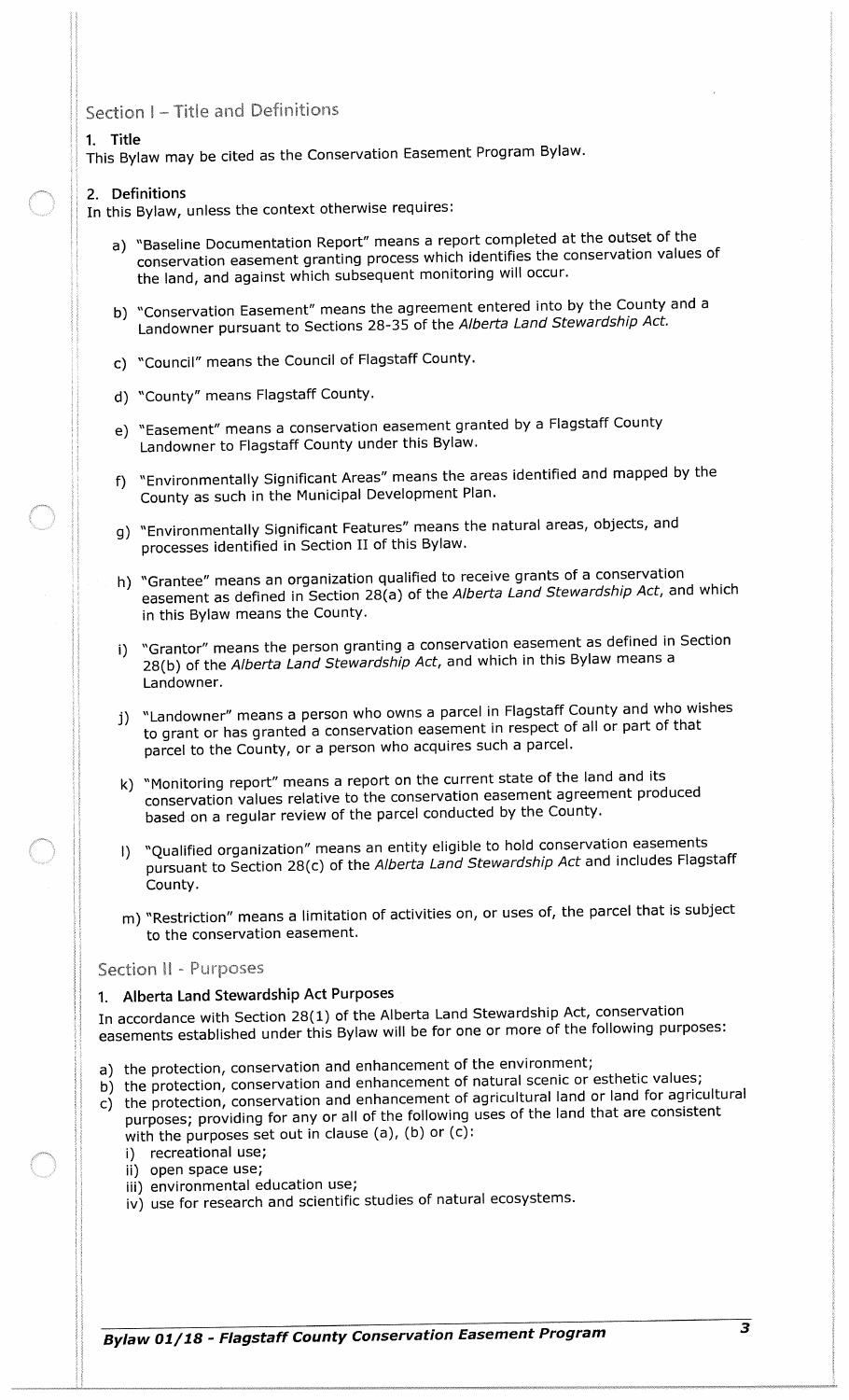#### 2. Flagstaff County Conservation Goals

Further to Section II - <sup>1</sup> above, easements accepted by Flagstaff County shall be acquired to support conservation of the following environmentally sensitive features and/or agriculturally important features:

- Areas of moisture-loving vegetation along the edge of waterbodies (i.e., riparian areas), including stream and river banks, and lake shorelines;
- Coulee systems, ravines, and natural drainage systems;
- Environmentally Significant Areas identified in the Municipal Development Plan;
- Farmyard shelterbelts;
- Groundwater recharge areas;
- Important patches of native vegetation, large trees, tree stands, brush or shrubland;
- Large intact blocks of natural vegetation;
- Local food production capacity;
- Natural flood zones;
- Productive agricultural soils, grazing lands, and tame forage;
- Rivers, lakes, and streams, especially those associated with the Iron Creek or Battle River Watersheds;
- Sensitive or critical wildlife habitat;
- Unfragmented agricultural parcels;
- Wetlands and their associated uplands;
- Wildlife movement areas or corridors;
- Other Environmentally Significant Features as determined by Council; and
- Other agriculturally important lands as determined by Council.

### Section III - Application and Approval

#### 1. Expression of interest

- A Landowner interested in granting an Easement to the County shall provide the County with <sup>a</sup> Statement of Intent.
	- A Statement of Intent shall include, but not be limited to:
		- $o$  The Landowner's name and contact information;
		- <sup>o</sup> A brief description of the property location;
		- o A brief summary of the conservation values an Easement on the property could protect; and
		- <sup>o</sup> A brief summary of the restrictions the Landowner is willing to include in the Easement agreement.
- The Statement of Intent shall be brought to the Agricultural Service Board at its next meeting for consideration.
- If the Agricultural Service Board determines an Easement of the type described in <sup>a</sup> Statement of Intent could fit the County's purposes, the following will occur:
	- $\circ$  A County staff member will negotiate the potential Easement on the County's behalf; and
	- o Potentially affected parties that should, in the Agricultural Service Board's opinion, be notified of the potential agreement, will be identified.

# 2. Recommendation from the Agricultural Service Board

- Draft Easements shall be brought before the Agricultural Service Board, with an explanation of any significant deviations from the Template Conservation Easement Agreement.
- The Agricultural Service Board will initiate any internal review of the Easement agreement it deems necessary to inform its recommendation.
- After receiving <sup>a</sup> draft Easement, the Agricultural Service Board shall either:
	- <sup>o</sup> Approve the draft Easement for recommendation to Council; or
		- <sup>o</sup> Identify areas requiring further negotiation.

#### 3. Approval by Council

- A draft Easement recommended by the Agricultural Service Board shall come before Council at their next regular meeting, along with:
	- <sup>o</sup> A report from staff, including any actions taken to notify the affected parties as directed by the Agricultural Service Board; and
	- $\circ$  A draft resolution to accept the grant of the Easement as drafted.
- If by <sup>a</sup> majority vote Council accepts the resolution, they will direct the Chief Administrative Officer to sign the Easement agreement on behalf of the County.

# 4. Conditions of approval

Council shall not approve receiving the grant of an Easement unless the following criteria have been met:

Bylaw 01/ 18 - Flagstaff County Conservation Easement Program <sup>4</sup>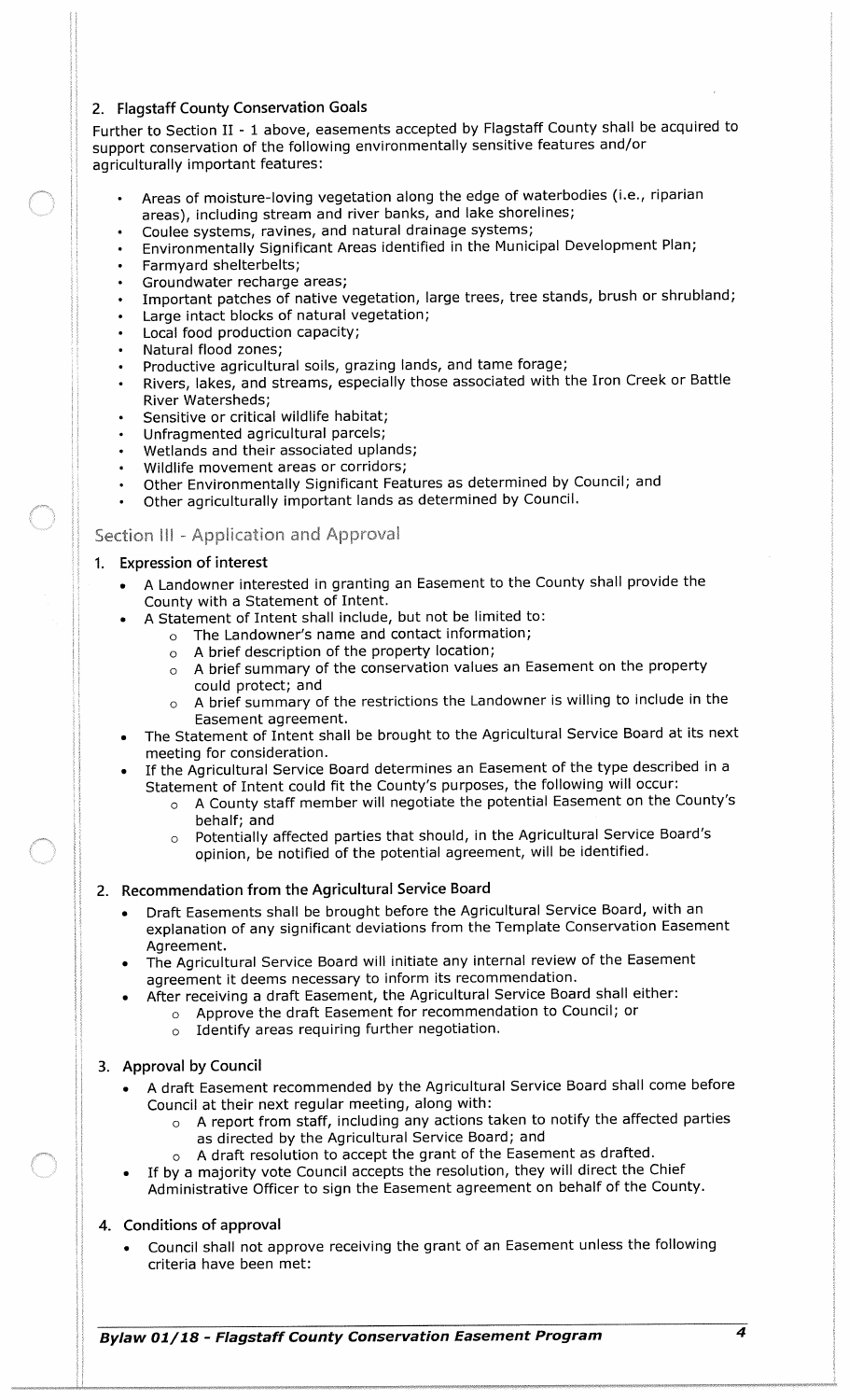- $\circ$  Council is confident the County has the capacity to negotiate and steward the Easement;
- <sup>o</sup> The purposes of the Easement align with the allowable purposes as laid out in the Alberta Land Stewardship Act;
- <sup>o</sup> The purposes of the Easement align with the conservation goals of the County; and
- <sup>o</sup> Council has received a recommendation from the Agricultural Service Board in favour of the Easement.
- No staff member, Agricultural Service Board member, nor Council member may participate in any deliberation associated with the acquisition of an Easement under this Bylaw where the person, a member of the person's family, or an organization with whom the person is affiliated has a financial interest.

#### Section IV - Negotiation of the agreement

The County shall appoint a staff member to represent the County in the negotiation of the Easement agreement, and to guide the agreement through the County approval process.

#### 1. Agreement Template

- The County shall maintain a Template Conservation Easement Agreement and make that Template available to any County Landowner interested in granting an Easement.
- Although each potential Easement shall be considered and negotiated based on the unique characteristics of the parcel, the Landowner's needs, and the current state of affairs, each negotiation will nonetheless be based on the Template Conservation Easement Agreement.
- The Template Conservation Easement Agreement shall contain at least the following sections:
	- <sup>o</sup> A context setting preamble
	- o Interpretations and definitions
	- <sup>o</sup> The grant of the conservation easement
	- <sup>o</sup> A statement of the purpose of the Easement
	- <sup>o</sup> Rights reserved by the Landowner
	- <sup>o</sup> Management and administration requirements of the Easement
	- $\circ$  A statement of the Landowner's obligations
	- o A statement of the County's obligations
	- <sup>o</sup> Description of indemnifications
	- o Costs
	- o General matters
	- The Template Conservation Easement Agreement shall contain the following attached Schedules:
		- <sup>o</sup> Restrictions and Covenants on Use of Land
		- o Property Management Principles
		- <sup>o</sup> Permitted Encumbrances
		- <sup>o</sup> Map of the property and conservation easement area
		- Any Dower Affidavit, Affidavit of Execution, and Conservation Easement Registration Regulation forms as are required
	- The County will only consider Easements granted in perpetuity.

#### 2. Required documentation

- Each Easement agreement shall at a minimum be accompanied by:
	- <sup>o</sup> Any such land survey as would be required to clearly articulate the location of the Easement on the parcel;
	- o A Baseline Documentation Report that speaks to the current state of the relevant environmentally sensitive features and agriculturally important features, and which follow any guidelines outlined in the Conservation Easement Program Procedures Manual;
	- A postponement of any mortgage or lien on the property such that the Easement would survive the default of said encumbrance; and
	- <sup>o</sup> A dowry affidavit that would ensure the Easement endures despite any dowry proceedings.

#### 3. Restrictions and Covenants

- Although each Easement agreement shall be unique, and drafted by way of a negotiated discussion between the Landowner and the County, each agreement must nonetheless speak to the following land use restrictions and covenants in favour of the parcel's conservation values:
	- $\circ$  Prohibition of subdivision (or further subdivision) of the parcel;
	- <sup>o</sup> Strict limitations on the building of future structures, with sensitivity to the potential need for agricultural outbuildings, and minor residential additions;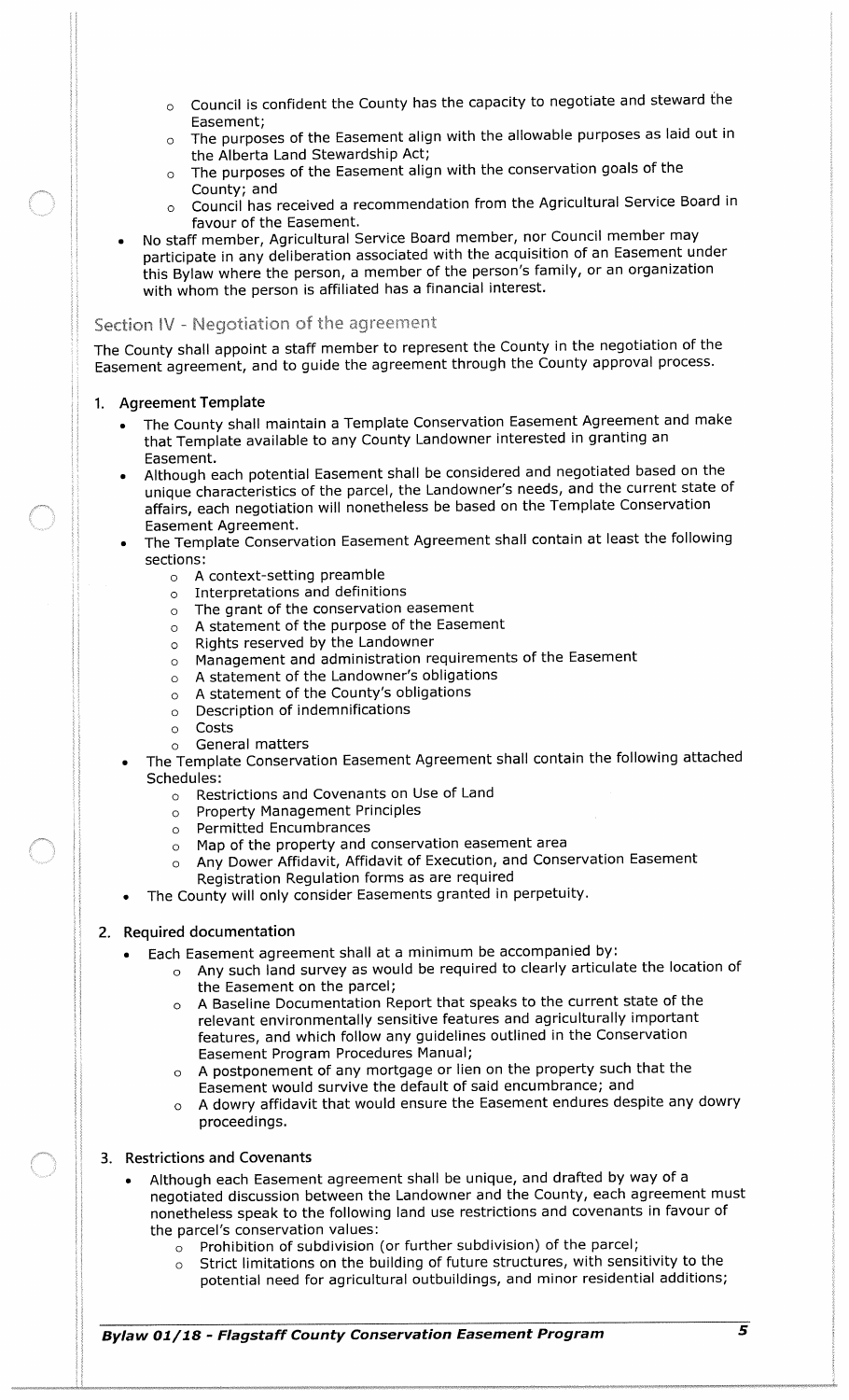- <sup>o</sup> Strict limitations on roads and trails;
- o Strict limitations on wildlife disturbance;
- <sup>o</sup> Prohibition of future mining or excavation or similar surface disturbance;
- <sup>o</sup> Covenants on the management of vegetation, including crops, pastures, invasive species, trees, and riparian vegetation;
- <sup>o</sup> Strict limitations on the drainage or diversion of water;
- <sup>o</sup> Prohibitions on the degradation or pollution of water;

#### Section V - Compensation and Costs

#### 1. Compensation

- As Flagstaff County is a qualified donee under Section 149. 1( 1) of the Income Tax Act, all Landowners donating an Easement to the County will receive at minimum an official donation receipt equal to the full value of the Easement.
- The financial value of the Easement shall be determined by a qualified appraiser acceptable to both the Landowner and the County;

#### 2. Costs

- Except in extraordinary circumstances, the Landowner will be responsible for the costs associated with the required Easement appraisal, land survey, legal affidavits, and baseline report.
- The Landowner and the County will each be responsible for any legal, accounting, consulting or other related expenses they incur in the process of the negotiation and grant of the Easement.

#### Section V1 - Taxation

- Assessment of parcels subject to an Easement will continue to follow the County's established policies on assessment.
- After the grant of the Easement, the Landowner will continue to be responsible for any municipal taxes, payable at the rates set by County policy.

#### Section VII - Rights and Responsibilities

- The rights and responsibilities of the Grantor and the Grantee with relation to the Easement will be included in each Easement agreement, but in each case shall include the following:
	- The Landowner shall retain all rights and opportunities to use and/or dispose of the land except as granted or restricted in the Easement agreement;
	- <sup>o</sup> The County shall acquire the right of access for the purposes of monitoring, or to assess or address infractions of the Easement agreement;
	- <sup>o</sup> The Landowner shall receive advance notification if the County plans to exercise its right of access; and
	- <sup>o</sup> The County may assign the Easement to another qualified organization if deemed necessary by Council.

#### Section VIII - Planning and Development

- Applications for rezoning or changes to land use which may affect land encumbered by a conservation easement held by the County will require:
	- A setback of sufficient size to mitigate any potential negative impacts on the conservation values identified within the Easement.
	- Specific consideration of how any potential, negative impacts on the conservation values identified within the Easement will be mitigated.
- All new Area Structure Plans, Intermunicipal Development Plans, and Intermunicipal Collaboration Frameworks shall contain specific consideration of how lands subject to existing or future conservation easements shall be treated, and how the conservation values for which those conservation easements were established are respected.
- All new Area Structure Plans, Intermunicipal Development Plans, and Intermunicipal Collaboration Frameworks shall list the conservation easement tool as one potential mechanism for accomplishing the County's environmental and agricultural conservation goals.

#### Section IX - Administration

#### 1. Recordkeeping

- Each Easement agreement shall be assigned <sup>a</sup> unique identification number for the purposes of tracking the agreement administratively by the County.
- In the case of an Easement affecting multiple parcels, the Easement agreement number shall be recorded with each Roll Number that is subject to an Easement under this Bylaw.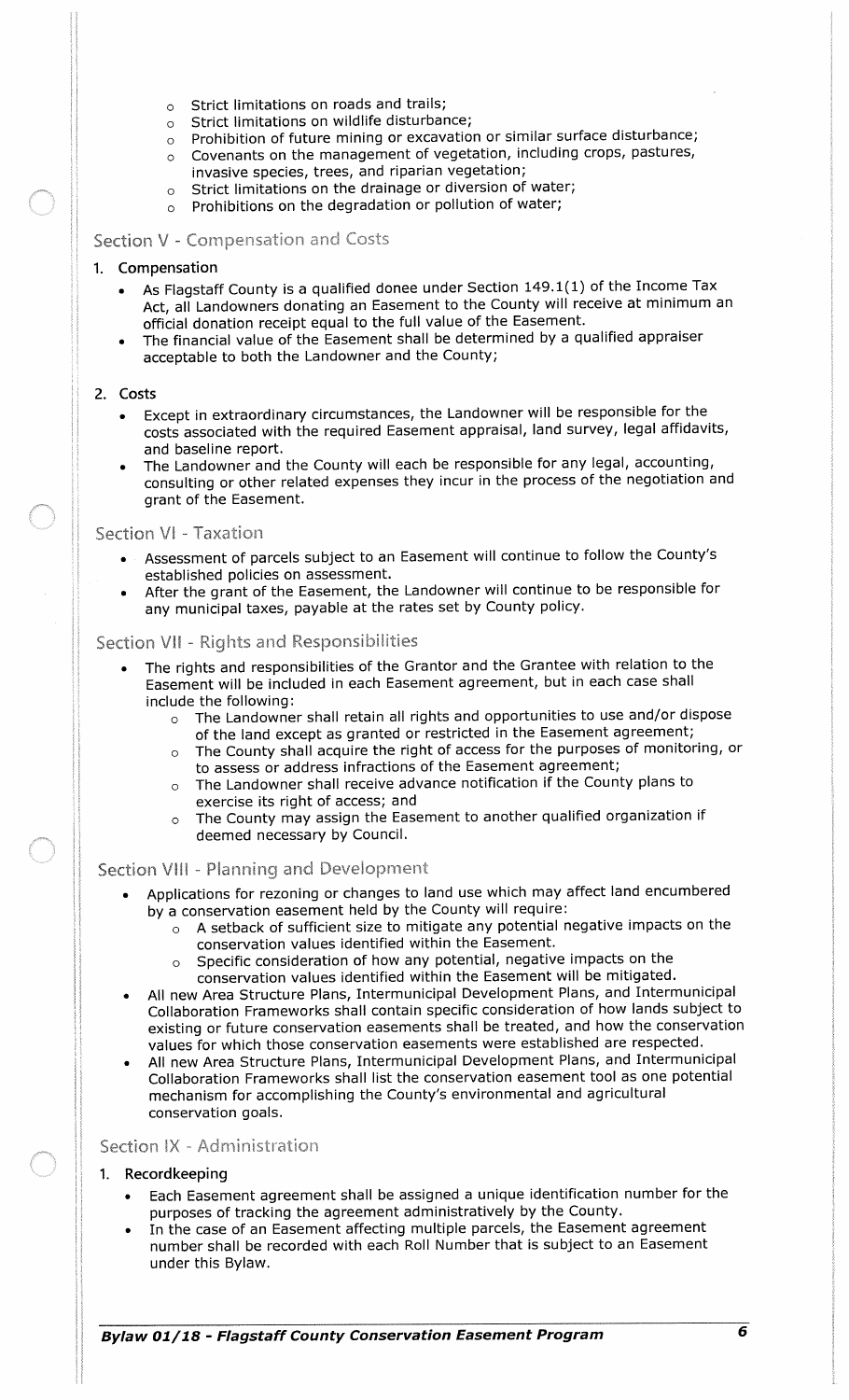All documents associated with the Easement agreement shall be filed at the County with the Easement agreement including, but not limited to, the Baseline Documentation Report, all monitoring reports, any applicable management plan, any relevant affidavits, and any infraction reports or enforcement orders.

# 2. Required Registration

- An Easement granted to the County under this Bylaw shall be registered under the Land Titles Act with the Registrar of Titles and will run with the land in perpetuity.
- If an Easement is modified or is terminated, the County shall register <sup>a</sup> copy of the document effecting the modification or termination with the Registrar of Titles.

#### 3. Notification

- Notice of the intent to pursue an Easement agreement will be provided to those Landowners immediately adjacent to the subject parcel within thirty ( 30) days of the Agricultural Service Board decision to do so.
- Notice of the intent to register an Easement shall be provided to the Minister of Infrastructure and Minister of Transportation and any other parties as required by Alberta Regulation 129/ 2010, the Conservation Easement Registration Regulation, or its applicable successor.

# 4. Promotion and Reporting

- The opportunity to participate in the Flagstaff County Conservation Easement Program will be made known to all County landowners.
- Statistics on the Flagstaff County Conservation Easement Program activity shall be provided to landowners annually, and shall include, but not be limited to, the numbers of applications to the program, agreements under negotiation, agreements complete, and acres conserved, as well as the conservation impact.

## Section X - Stewardship

# 1. Communication

The County shall identify a County liaison for each Easement agreement who shall be responsible for communication with the Landowner.

#### 2. Monitoring

- All Easements acquired under this Bylaw will be monitored by the County on an annual basis to assess the current status of the parcel, or portion of the parcel, that is subject to the Easement.
- is subject to the Easements will be based on the Conservation Easement Monitoring Monitoring of Easements will be based on the Conservation Easement Monitoring Template and guidelines in the Conservation Easement Program Procedures Manual.

#### 3. Enforcement

- The County shall take all necessary action to identify and address infractions of Easement agreements.
- The County's Agricultural Fieldman will represent the County for the purposes of enforcing an Easement agreement.
- If and when the County becomes aware of an apparent infraction of an Easement agreement, the Landowner will be notified immediately of the infraction and of the required corrective action.
- Each Easement agreement will articulate an enforcement hierarchy that begins with on- going communication, escalating to bargaining in good faith, and ultimately to remedies sought through the courts.
- Written records shall be maintained of all infractions and enforcement orders.

#### 4. Amendment

- If either the Landowner or the County wish to amend the Easement agreement, such an application must be brought before the Agricultural Service Board for consideration.
- Amendments to the Easement agreement shall require the written consent of both the County and the Landowner.
- Amendments to an Easement agreement must be approved by Council.
- Amendments to the Easement agreement will only be considered by Council if:
	- <sup>o</sup> There is a recommendation in support of the amendment from the Agricultural Service Board;
		- <sup>o</sup> The County is fully aware of the financial and legal liabilities they would incur as a result of the proposed change;
		- <sup>o</sup> The conservation values which the Easement was granted to protect are not, on the whole, diminished; and

Bylaw 01/ 18 - Flagstaff County Conservation Easement Program

 $\overline{\mathbf{z}}$